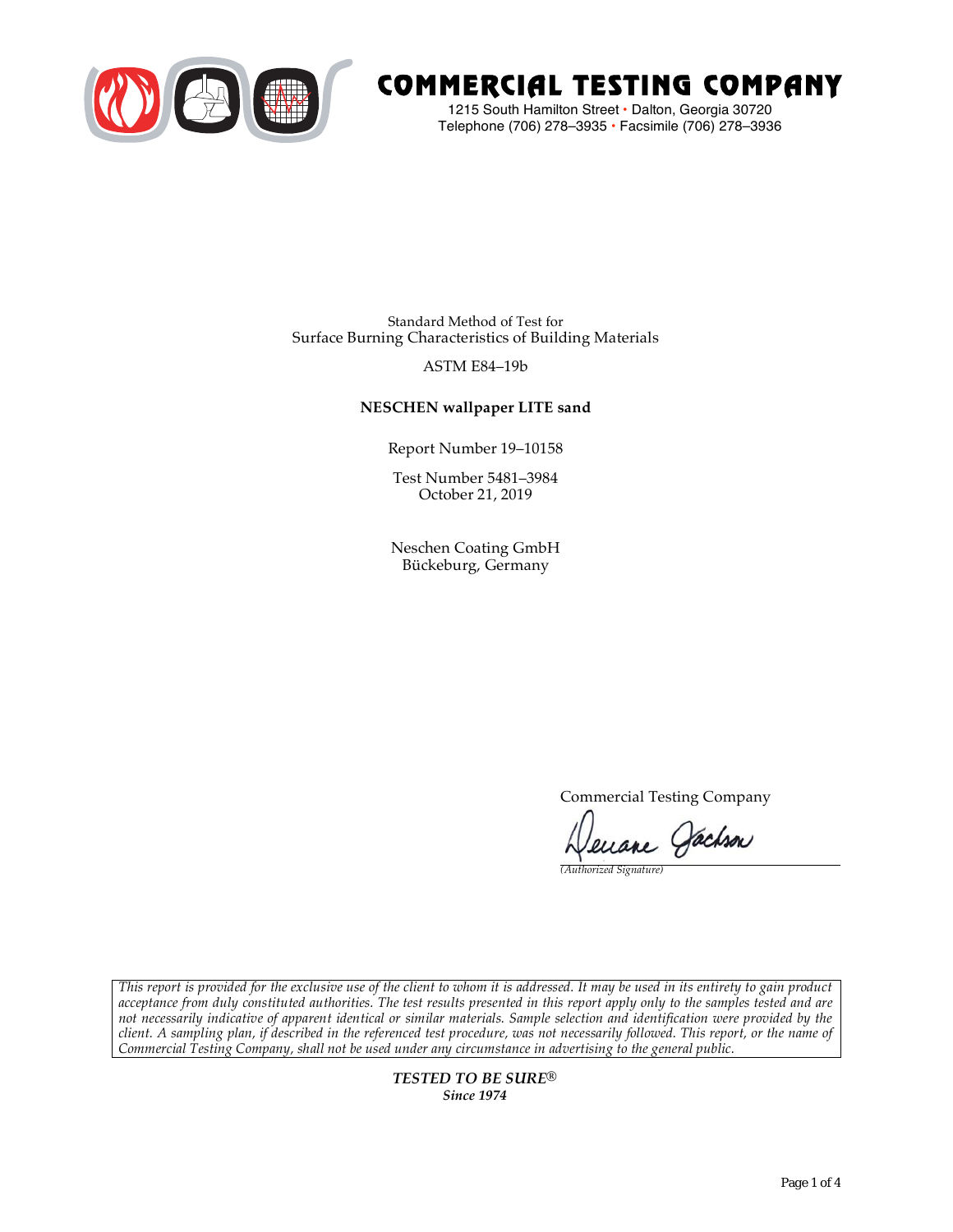#### **INTRODUCTION**

This report is a presentation of results of a surface flammability test on a material submitted by Neschen Coating GmbH, Bückeburg, Germany.

The test was conducted in accordance with the ASTM International fire-test-response standard E84–19b, *Surface Burning Characteristics of Building Materials*, sometimes referred to as the Steiner tunnel test. ASTM E84 is an American National Standard (ANSI) and has been approved for use by agencies of the Department of Defense. The ASTM E84 test method is the technical equivalent of UL No. 723. The test is applicable to exposed interior surfaces such as walls and ceilings. The test is conducted with the specimen in the ceiling position with the surface to be evaluated face down toward the ignition source. Thus, specimens shall either be self-supporting by its own structural quality, held in place by added supports along the test surface, or secured from the back side.

This standard is used to measure and describe the response of materials, products, or assemblies to heat and flame under controlled conditions, but does not by itself incorporate all factors required for firehazard or fire-risk assessment of the materials, products, or assemblies under actual fire conditions.

#### **PURPOSE**

The purpose of the test is to provide only the comparative measurements of surface flame spread and smoke development of materials with that of select grade red oak and fiber–reinforced cement board, Grade II, under specific fire exposure conditions with the smoke area of heptane used to establish the smoke-developed index. The test exposes a nominal 24-foot long by 20-inch wide test specimen to a controlled air flow and flaming fire adjusted to spread the flame along the entire length of a red oak specimen in  $5\frac{1}{2}$  minutes. During the 10-minute test duration, flame spread over the specimen surface are measured and recorded. Test results are calculated relative to red oak, which has an arbitrary rating of 100, and fiber–reinforced cement board, Grade II, which has a rating of 0. The 100 smoke-developed index is calculated using the smoke area of heptane.

The test results are expressed as Flame Spread Index and Smoke-Developed Index. The Flame Spread Index is defined in ASTM E176 as "a number or classification indicating a comparative measure derived from observations made during the progress of the boundary of a zone of flame under defined test conditions." The Smoke-Developed Index, a term specific to ASTM E84, is defined as "a number or classification indicating a comparative measure derived from smoke obscuration data collected during the test for surface burning characteristics." There is not necessarily a relationship between the two measurements.

The method does not provide for measurement of heat transmission through the surface tested, the effect of aggravated flame spread behavior of an assembly resulting from the proximity of combustible walls and ceilings, or classifying a material as noncombustible solely by means of a Flame Spread Index.

The zero reference and other parameters critical to furnace operation are verified on the day of the test by conducting a 10–minute test using 1/4–inch fiber–reinforced cement board, Grade II. Periodic tests using NOFMA certified 23/32–inch select grade red oak flooring provide data for the 100 flame spread reference with heptane providing data for calculating the 100 smoke-developed index. These procedures are more fully described in Section 7of the E84 Standard.

#### **TEST SAMPLE**

The test sample, selected by the client, was identified as **NESCHEN wallpaper LITE sand**, PVC free polymer coated non–woven with a total weight of 6.7 ounces per square yard. Three test panels, each measuring two feet wide by eight feet in length, were prepared by adhering the material to 5/8-inch thick Type X gypsum board complying with ASTM Specification C1396 using Gardner-Gibson Dynamite 111 Heavy Duty Wallcovering Adhesive. The adhesive was applied to the smooth side of the gypsum wallboard, the material placed into the adhesive, and smoothed with a segmented roller. This method of sample preparation is described in ASTM E2404-15a, Standard Practice for *Specimen Preparation and Mounting of Textile, Paper or Polymeric (Including Vinyl) and Wood Wall or Ceiling Coverings, Facings and*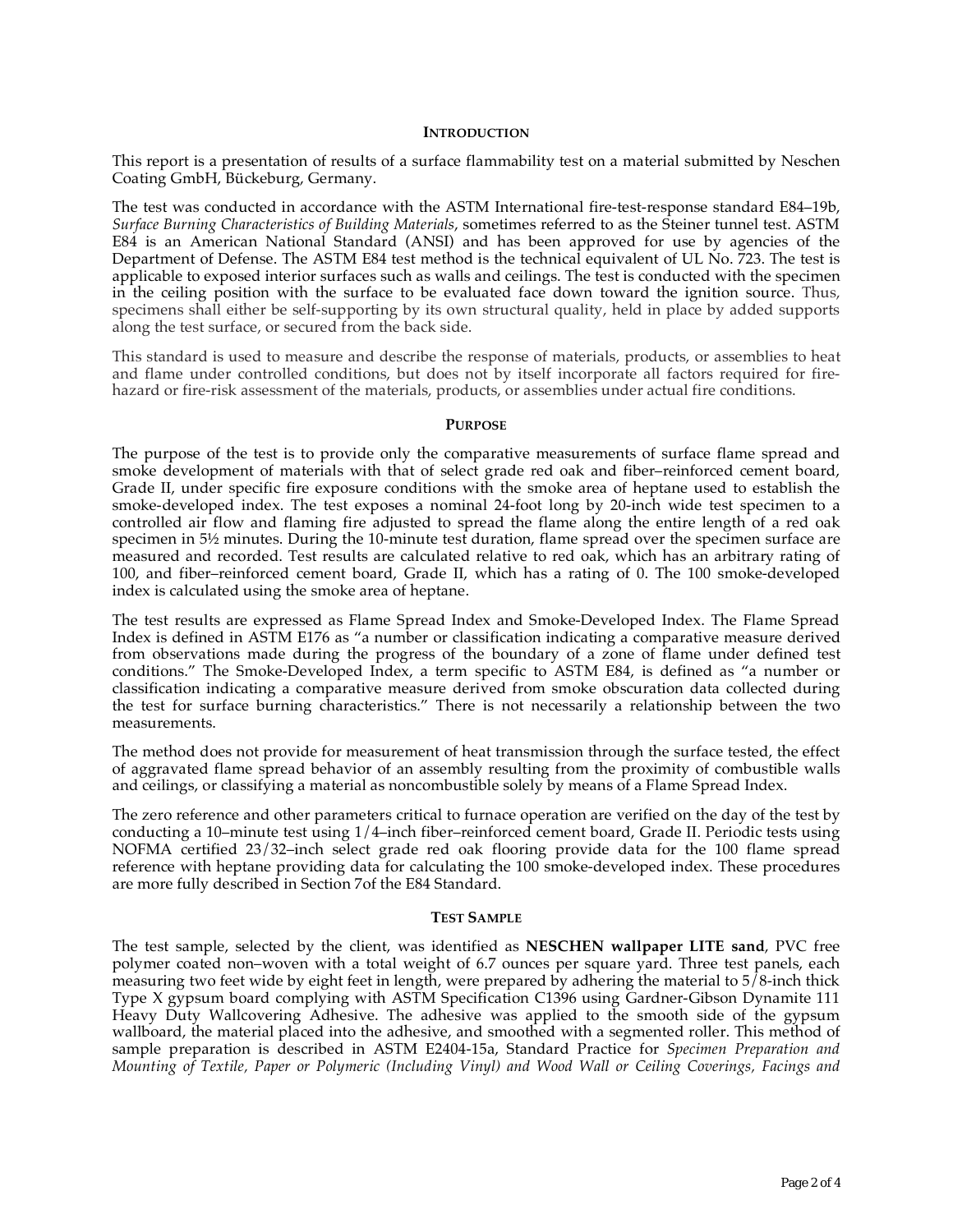*Veneers, to Assess Surface Burning Characteristics*, Section 8.3, Wall or Ceiling Coverings Intended to be Applied over Gypsum Board. After dead-stacking overnight, the prepared panels were transferred to storage racks and conditioned to equilibrium in an atmosphere with the temperature maintained at 71  $\pm$  $2^{\circ}F$  and the relative humidity at 50  $\pm$  5 percent. For testing, the panels were placed end-to-end on the ledges of the tunnel furnace and the test conducted with no auxiliary support mechanism.

#### **TEST RESULTS**

The test results, calculated on the basis of observed flame propagation and the integrated area under the recorded smoke density curve, are presented below. The Flame Spread Index obtained in E84 is rounded to the nearest number divisible by five. Smoke-Developed Indices are rounded to the nearest number divisible by five unless the Index is greater than 200. In that case, the Smoke-Developed Index is rounded to the nearest 50 points. The rounding procedures are more fully described in Sections 9.1, 9.2, and X3 of the E84 Standard. The flame spread and smoke development data are presented graphically at the end of this report.

| <b>Test Specimen</b>                    | Flame Spread Index | Smoke-Developed Index |
|-----------------------------------------|--------------------|-----------------------|
| Fiber-Reinforced Cement Board, Grade II |                    |                       |
| Red Oak Flooring                        | 100                |                       |
| Heptane, (HPLC) Grade                   |                    | 100                   |
| NESCHEN wallpaper LITE sand             | 15                 |                       |

#### **OBSERVATIONS**

Specimen ignition over the burners occurred at 0.17 minute. Surface flame spread was observed to a maximum distance of 3.21 feet beyond the zero point at 1.03 minutes. The maximum temperature recorded during the test was 594°F. For information purposes, the actual (unrounded) Flame Spread and Smoke-Developed Indices were 15.5 and 9.0 respectively.

### **CLASSIFICATION**

The Flame Spread Index and Smoke-Developed Index values obtained by ASTM E84 tests are frequently used by code officials and regulatory agencies in the acceptance of interior finish materials for various applications. The most widely accepted classification system is described in the National Fire Protection Association publication NFPA 101 *Life Safety Code*, where:

| Class A | 0 – 25 Flame Spread Index             | $0 - 450$ Smoke-Developed Index |
|---------|---------------------------------------|---------------------------------|
|         | Class B $26 - 75$ Flame Spread Index  | $0 - 450$ Smoke-Developed Index |
|         | Class C $76 - 200$ Flame Spread Index | $0 - 450$ Smoke-Developed Index |

Class A, B, and C correspond to Type I, II, and III respectively in other codes. They do not preclude a material being otherwise classified by the authority of jurisdiction.